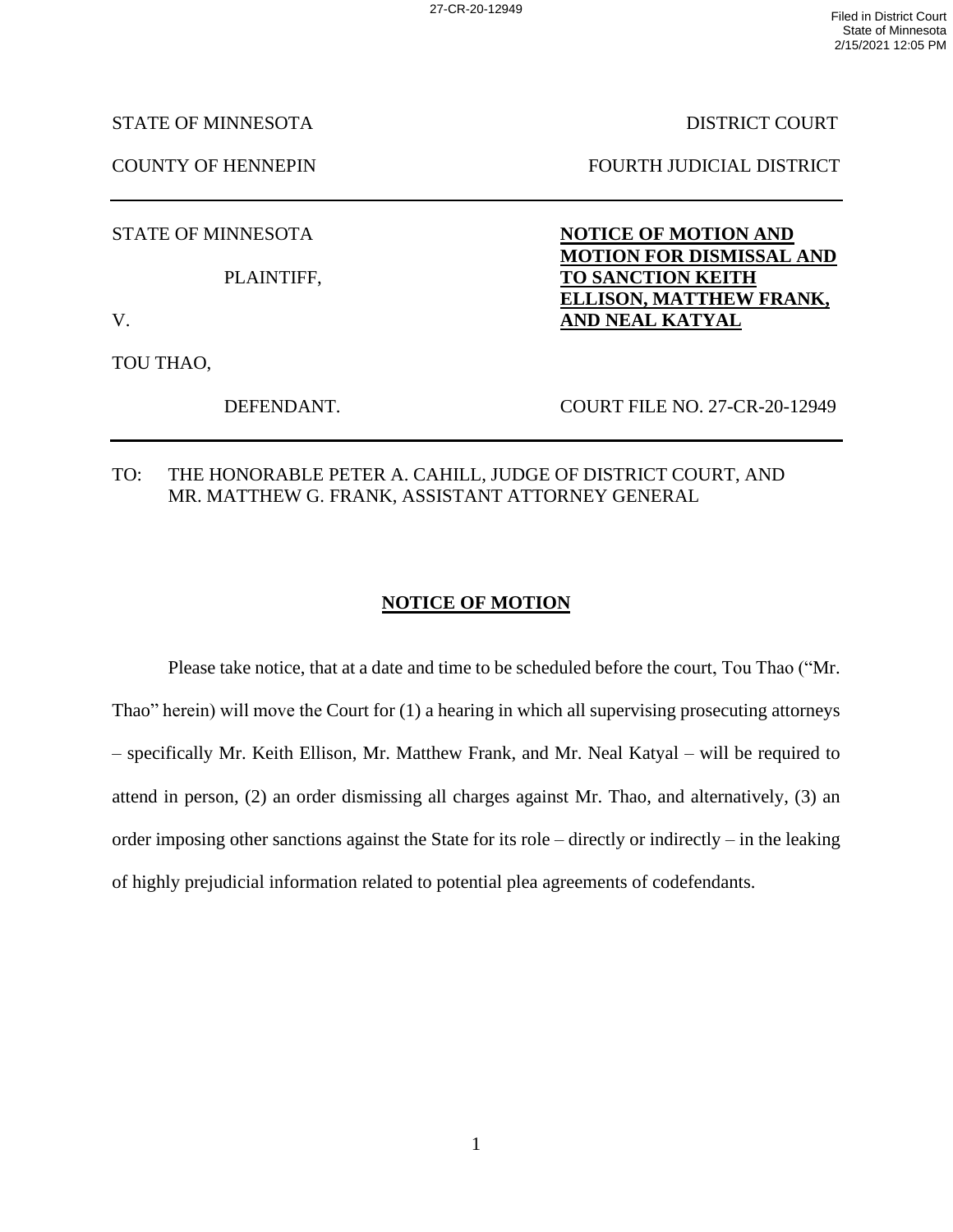## **MOTION**

Mr. Thao, by and through counsel, respectfully moves the Court for an order dismissing all charges against him – or in the alternative any and all of the below listed sanctions – due to the State's role in leaking a codefendant's alleged agreed-upon plea agreement.

On February 10, 2021, The New York Times published an article leaking damning information which will irreversibly taint the jury pool and will deny Mr. Thao his constitutional right to a fair trial by impartial jurors. U.S. Const. amend. VI, XIV. Minn. Const. Art. I. § 6.

The New York Times printed that "… Derek Chauvin, believed that the case against him was so devastating that he agreed to plead guilty to third-degree murder." *See* Exhibit 1. "As part of the deal, officials now say, he was willing to go to prison for more than 10 years." *Id.* "But at the last minute, **according to new details laid out by three law enforcement officials**, the deal fell apart after William P. Barr, the attorney general at the time, rejected the arrangement." *Id* (emphasis added).

On February 11, 2021, the StarTribune printed that two sources identified as "**two law enforcement officials with direct knowledge of the talks**" confirmed The New York Times reporting. *See* Exhibit 2 (emphasis added). "The officials spoke to The Associated Press on condition of anonymity because they were not authorized to discuss the talks." *Id.*

There are a finite number of people that would have had direct knowledge of the alleged plea agreement. The newspaper articles show that Mr. Chauvin's team was not the source, nor were the federal prosecutors.  $\frac{1}{1}$  Using deductive reasoning, the leak had to have come from the State.

<sup>1</sup> Mr. Kelly (Mr. Chauvin's previous attorney) refused to discuss the case with press. *See* Exhibit 2. Mr. Nelson likewise refused comment. *See* Exhibit 1. A spokeswoman for the federal prosecution refused comment. *See* Exhibit 2.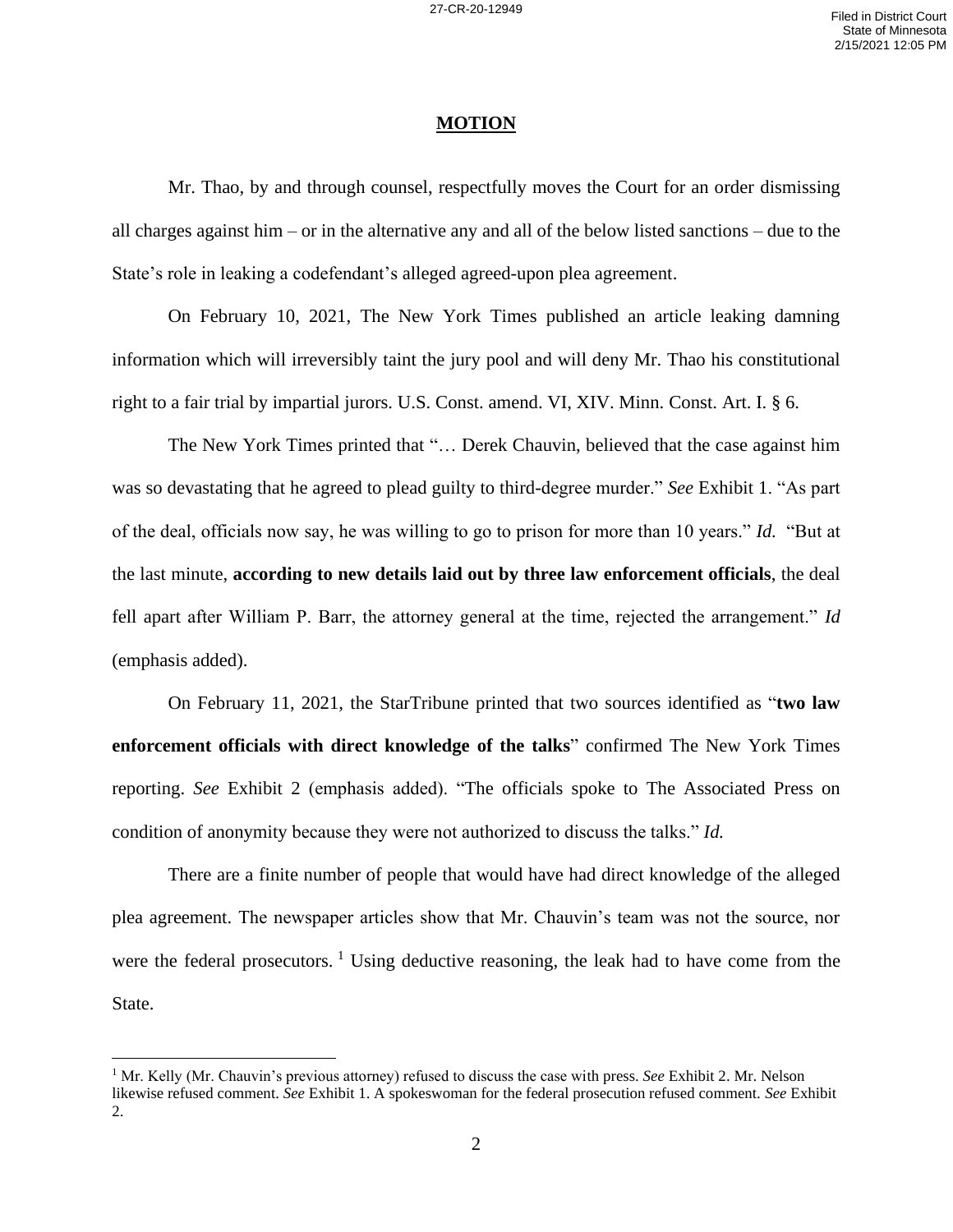It is impossible to overstate the magnitude of this misconduct or its prejudicial effect on the defendants' constitutional due process rights of a fair trial. If this leak would have happened during trial, the Court would be required to declare a mistrial and dismiss the charges with prejudice.

Leaking a soured plea agreement has no benefit for Mr. Thao. Nor does it benefit any other defendant. The leaked information guarantees that any potential juror who read the article or headlines now knows Mr. Chauvin was allegedly ready to plead guilty to murder and accept responsibility in the death of George Floyd. Logically, the only actor that would benefit from this leak is the State. By leaking unequivocal information about an admission of guilt, the State at a minimum, would be able to force the hand of the Court to continue the case of *State v. Chauvin.*

On December 31, 2020, the State moved the Court for a continuance of Mr. Thao and his codefendants' joint trial.<sup>2</sup> On January 11, 2021, the Court severed codefendant Mr. Chauvin's case (27-CR-20-12646) from the cases of Mr. Thao (27-CR-20-12949), Mr. Lane (27-CR-20-12951), and Mr. Kueng (27-CR-20-12953).<sup>3</sup> The Court kept Mr. Thao, Mr. Lane, and Mr. Kueng's trials joined and continued them until August of 2021.<sup>4</sup> On January 19, 2021, the State moved the Court to reconsider its continuance and severance.<sup>5</sup> The State argued that while it is apparently ready for this case to proceed<sup>6</sup>, the State believes the Court should continue the case of *State v. Chauvin* 

<sup>2</sup> *See* State's Motion for Continuance of Trial.

<sup>3</sup> *See* Order Regarding Discovery, Expert Witness Deadlines, and Trial Continuance.

<sup>4</sup> *Id.*

<sup>5</sup> *See* State's Motion for Reconsideration of January 11 Order Regarding Trial Continuance and Severance.

<sup>&</sup>lt;sup>6</sup> Mr. Thao points to the Court that the State has continued to dole out discovery as recent as February 5, 2021. The fact that the State is still providing discovery indicates the State is not ready to proceed to trial.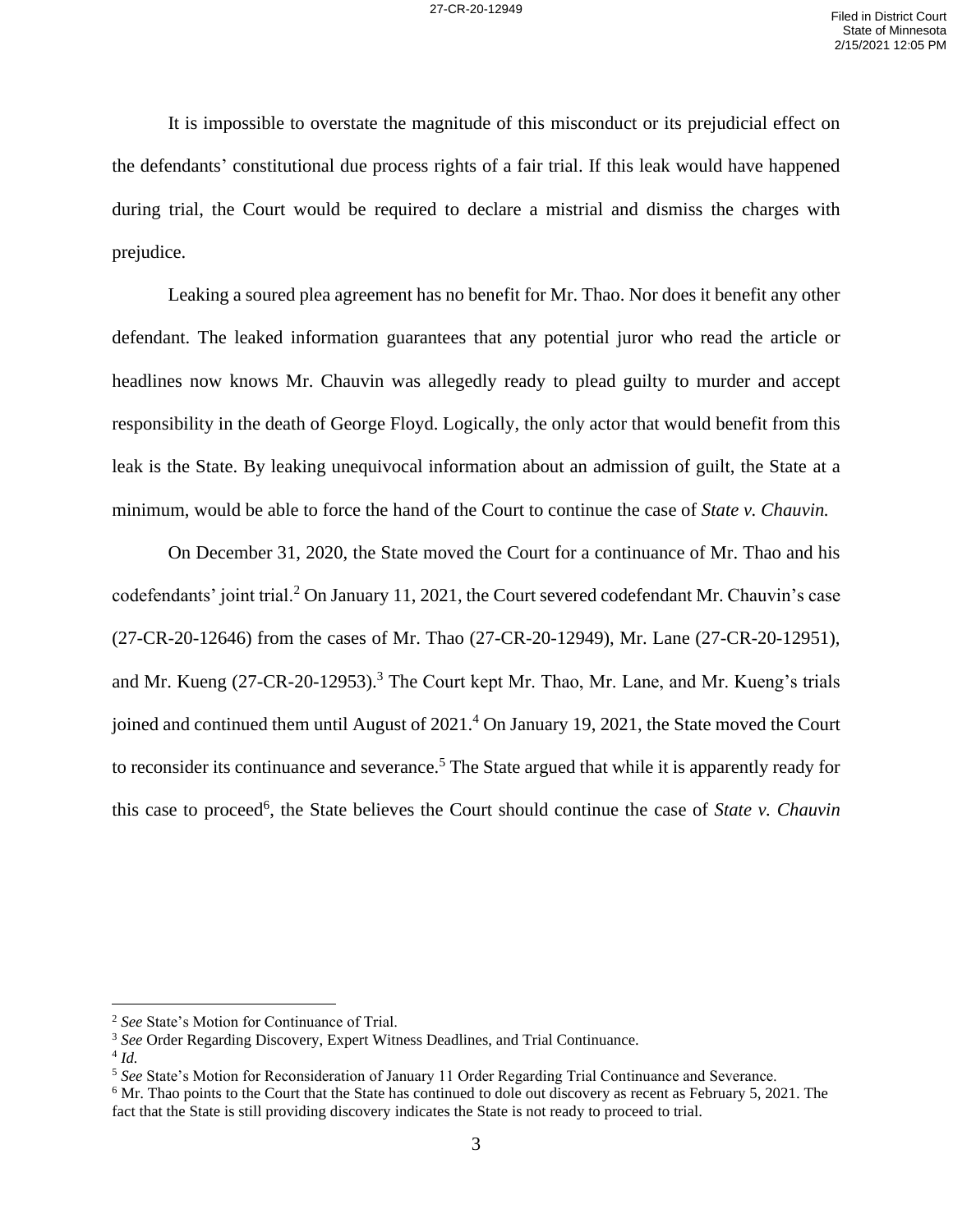because of COVID-19 concerns<sup>7,8</sup>.<sup>9</sup> The Court denied the State's motion to reconsider.<sup>10</sup> The State appealed to the Minnesota Court of Appeals.<sup>11</sup> The Minnesota Court of Appeals dismissed the State's motion.<sup>12</sup>

The State has run out of legitimate options to continue the case of *State v. Chauvin* until their desired date. Now, the State has attempted to do indirectly what they failed to accomplish directly.

Prosecutors have the duty as ministers of justice to see that justice is done, rather than merely obtain a conviction. *See generally* Minn. R. Prof. Resp. 3.8 cmt 1.

The Minnesota Supreme Court "cannot condone the actions of those associated with the prosecution in making available for publication" various statements which "seriously threatened to have [an] effect upon prospective jurors residing in the community". *State ex rel. Pittman v. Tahash,* 170 N.W.2d 445, 448 (Minn. 2007)(responding to "… the prosecutor, the sheriff, and other police officers ma[king] statements, extensively quoted and published by the news media" of a defendant's admission of guilt).

The Minnesota Rules of Professional Responsibility make supervising attorneys – such as Mr. Keith Ellison, Mr. Matthew Frank, and Mr. Neal Katyal – responsible for the actions of other lawyers and also of nonlawyers they employ, retain, or associate with. *See* Minn. R. Prof. Resp.

 $<sup>7</sup>$  Mr. Thao reminds the Court of the extensive list of attorneys the State has brought on to try the cases surrounding</sup> the death of Mr. Floyd. The State's attorneys are coming from multiple states including states that are hotbeds for COVID-19. When defense counsel asked the State at the January 7, 2021 off-record meeting if the State is planning on having its out-of-state attorneys quarantine for trial, the State refused defense counsel's request.

<sup>&</sup>lt;sup>8</sup> Defense counsel Robert M. Paule stated at the January 7, 2021 hearing that he believes the State is moving for a continuance not based on COVID-19 concerns, but because they wish to continue the case so there is no televised coverage. In short, the motion for a continuance based on COVID-19 concerns when there are no promises of safety from State's special attorney generals/*pro hac vice* attorneys appears to be "a cloaked attempt" to get cameras out of the courtroom. *See* January 7, 2021 hearing transcript.

<sup>9</sup> *See* State's Motion for Reconsideration of January 11 Order Regarding Trial Continuance and Severance.

<sup>&</sup>lt;sup>10</sup> See Order Denying State's Motion to Reconsider January 11, 2021 Order.

<sup>&</sup>lt;sup>11</sup> See Notice of Appeal by the Prosecuting Attorney to the Court of Appeals from District Court Order Denying Continuance and Ordering Severance.

<sup>&</sup>lt;sup>12</sup> *See* the Minnesota Court of Appeals Order filed on February 12, 2021.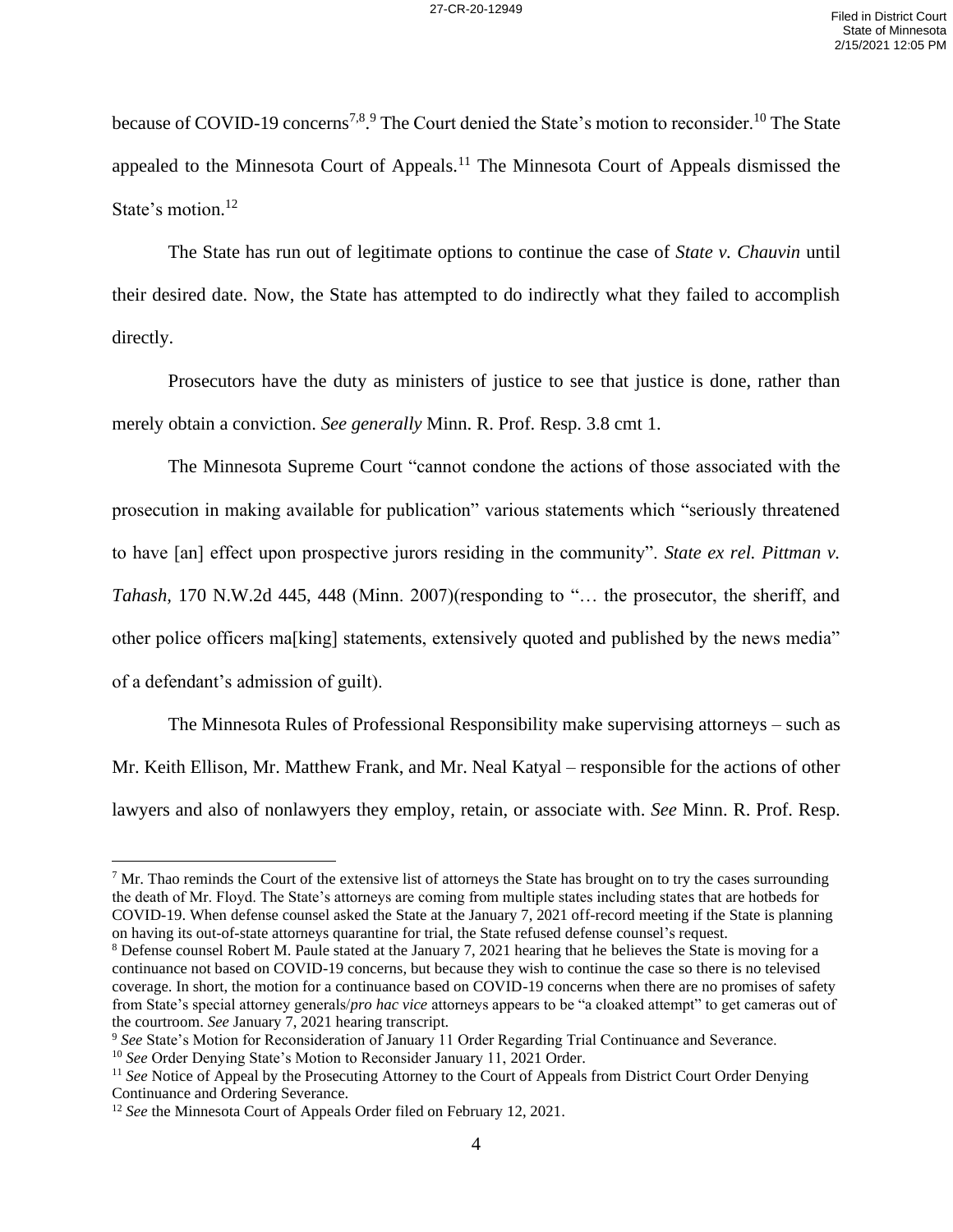5.3. This applies to both nonlawyers within a law firm (or prosecuting office) and those outside of the firm. *See* Minn. R. Prof. Resp. 5.3 cmt.

Supervising attorneys are responsible for the conduct of nonlawyers if they either order or ratify the conduct, or if they have knowledge "of the conduct at a time when its consequences can be avoided or mitigated but fails to take reasonable remedial action". *See* Minn. R. Prof. Resp. 5.3(c)(2). Since the articles have been published, the State has taken no public action to mitigate the violations of those within their supervision and control.

Here, it is known that the leaked information came from a "law enforcement official". If the leak came from an officer, the State has direct control over them as they are agents of the State, investigating officers, and/or potential witnesses in their case against Mr. Thao.

However, a law enforcement official in broader terms, refers to a prosecuting attorney or staff member. The State has engaged in a pattern of speaking to the press on these cases. *See* Gag Order; Notice of Motion and Motion to Find Keith Ellison in Contempt of Court and Findings of Sanctions; Memorandum in Support of Motion to Find Keith Ellison in Contempt of Court; and Memorandum in Support of Motion for Change of Venue.

To safeguard the due process rights of a defendant, the trial judge has an affirmative constitutional duty to minimize the effects of prejudicial pretrial and trial publicity. *See Gannett Co., Inc. v. DePasquale,* 443 U.S. 368 (1979); *Sheppard v. Maxwell,* 384 U.S. 333 (1966). Mr. Thao asks this Court to conduct an investigation to determine the source of the leak and sanction those responsible.

Mr. Thao respectfully moves this Court for a hearing regarding this matter. Specifically, Mr. Thao asks this Court to hold an in-person hearing and require the presence of Mr. Keith Ellison, Mr. Matthew Frank, and Mr. Neal Katyal to speak on the leak, its source, and their role as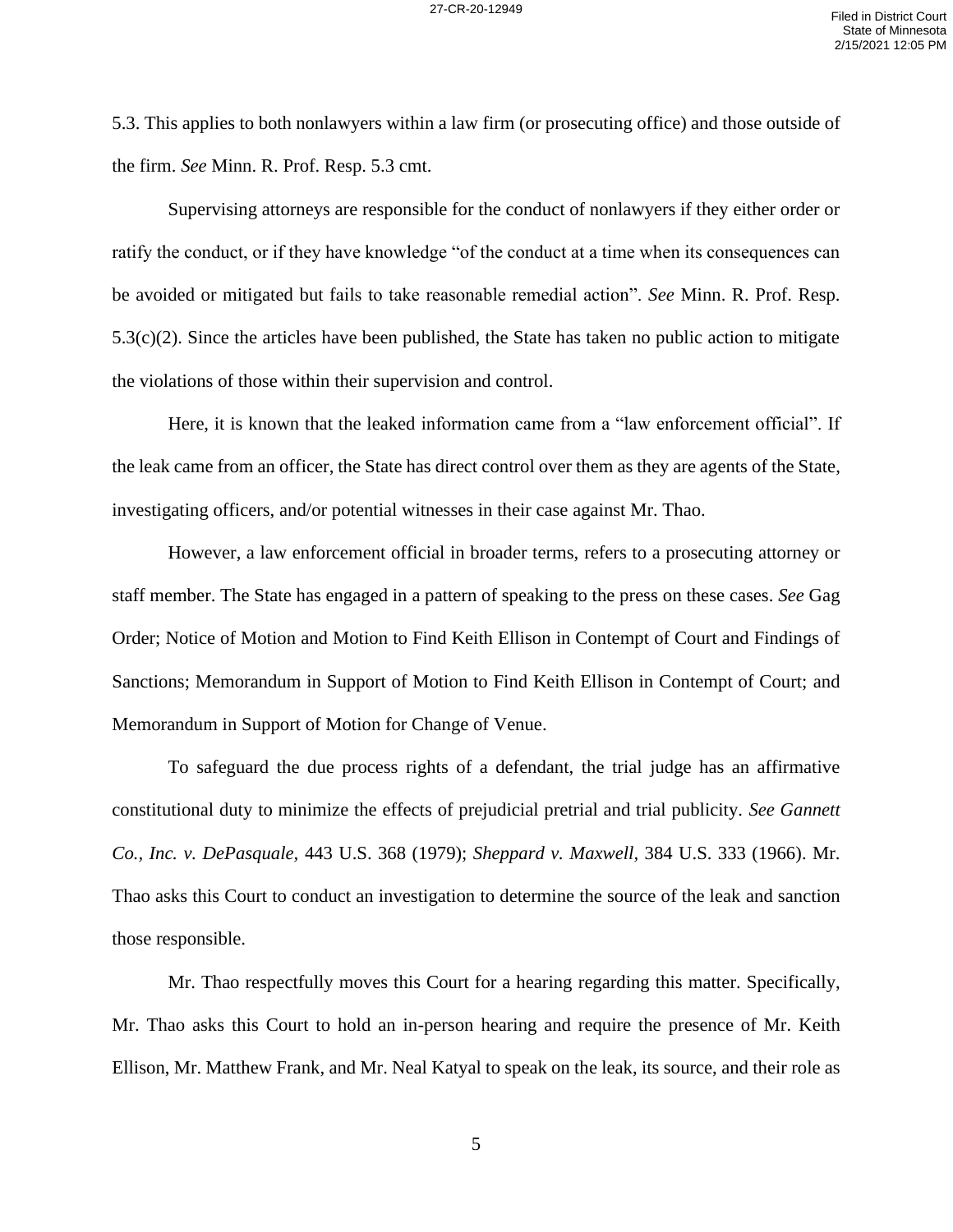supervising attorneys on the case. Mr. Thao further requests this Court have the hearing within the next week so that the Court can act to address the prejudice and adequately sanction those responsible before any potential jurors are brought into voir dire. Lastly, as the State has been less than forthcoming to this Court (*See* Renewal of Motion for Sanctions and Hearing Regarding Discovery Violations by the State) Mr. Thao asks this Court to require all prosecuting attorneys – including all special attorney generals and *pro hac vice* attorneys – to submit affidavits under oath that they are not responsible for the leak and are not aware of who is responsible, if that is indeed the case.

If the Court finds that a prosecuting attorney, witness, law enforcement officer, or anyone else under the State's control is responsible for the leak, Mr. Thao respectfully moves for the following:

- 1. An order dismissing the charges against him *with prejudice.*
- 2. An order barring any person(s) who leaked information of Mr. Chauvin's plea deal to the press from participating in any of the trials stemming from the death of George Floyd. This order would also bar any person(s) who knew of the source of the leak and failed to mitigate it, ratified it, or ordered it.
	- a. If the leak came from any of the prosecuting attorneys, Mr. Thao moves this Court to make a complaint to the Minnesota Lawyers Professional Responsibility Board or to the supreme court/professional responsibility board of the state in which the attorney is licensed.<sup>13</sup> In the alternative, Mr. Thao

<sup>&</sup>lt;sup>13</sup> Prosecuting attorneys have a heightened level of responsibility to ensure no extrajudicial statements are made in criminal cases. Prosecutors "can, and should, avoid comments which have no legitimate law enforcement purpose and have a substantial likelihood of increasing public opprobrium of the accused". Minn. R. Prof. Resp. 3.8 cmt. In a criminal case a prosecutor must ensure that those associated with the prosecution and those "over whom the prosecutor has direct control over" refrain from "making an extrajudicial statement that the prosecutor would be prohibited from making under Rule 3.6". Minn. R. Prof. Resp. 3.8(f). A statement is more prejudicial when it comes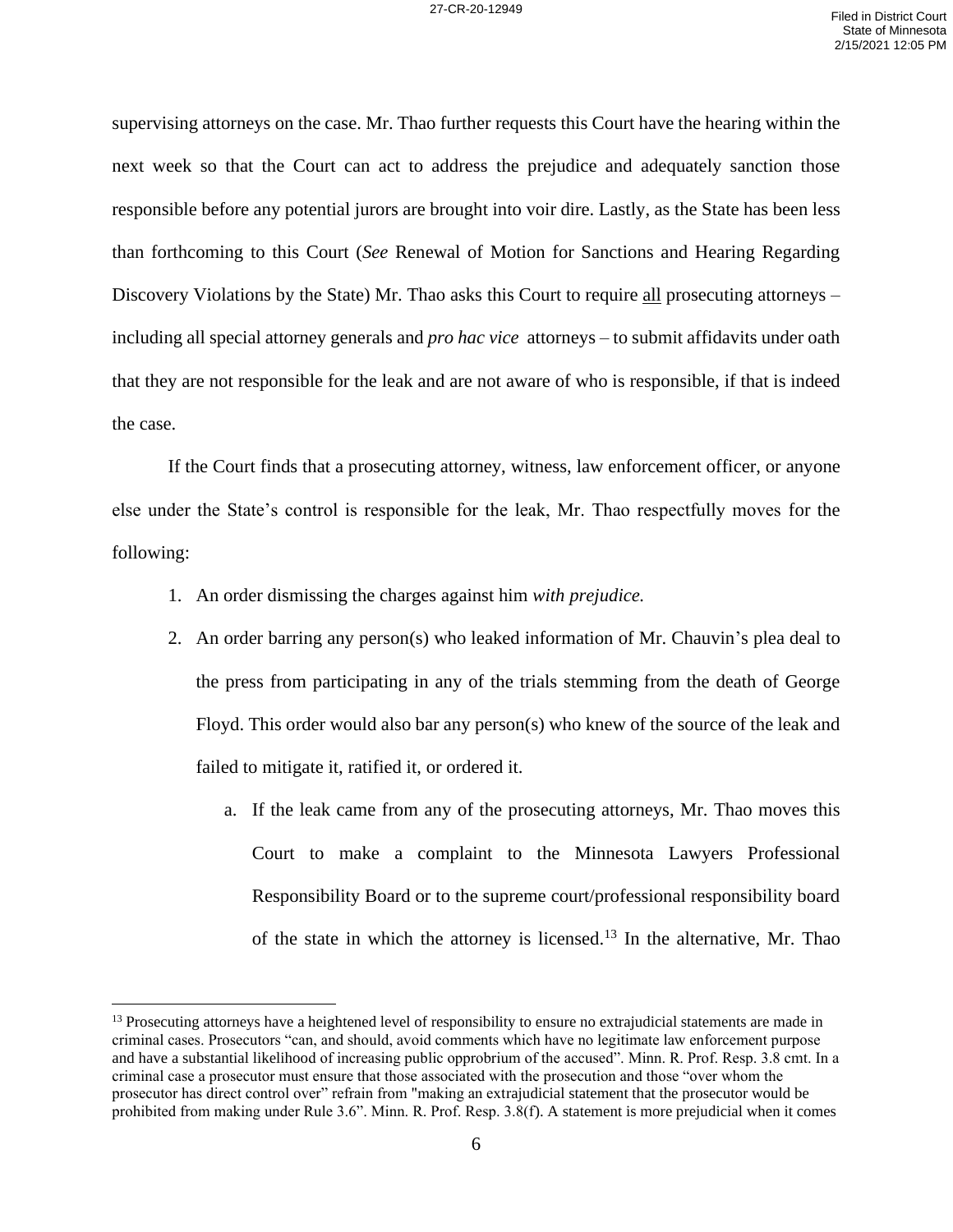moves this Court to require all those responsible to self-report to the appropriate governing bodies.

- b. If the leak came from a *pro hac vice* attorney, Mr. Thao respectfully moves this Court to revoke their *pro hac vice* status and bar them from appearing in the State of Minnesota under *pro hac vice* status in the future.
- 3. An order removing of all out-of-state/*pro hac vice* attorneys from the case of *State v. Thao.*
- 4. An order removing all "special attorney generals" for the case of *State v. Thao.*
- 5. A gag order preventing the State, prosecuting attorneys, staff, witnesses, and all other employees in its offices from speaking to the public or press until the end of trial in *State v. Thao.*
- 6. An order requiring the State to pay for the cost and fees associated with filing this motion.
- 7. An order requiring the State to pay for the cost and fees of any further delay of trial stemming from these articles or further publication on the plea deal.
- 8. An order preemptively removing all potential jurors from sitting on the jury if they acknowledge in voir dire they saw, read, or have knowledge of the cited articles.
- 9. An order increasing the amount of preemptive strikes each defense team has to counter this prejudicial effect of the misconduct.

from a prosecutor because it creates "the additional problem of increasing public condemnation of the accused". Minn. R. Prof. Resp. 3.8 cmt.